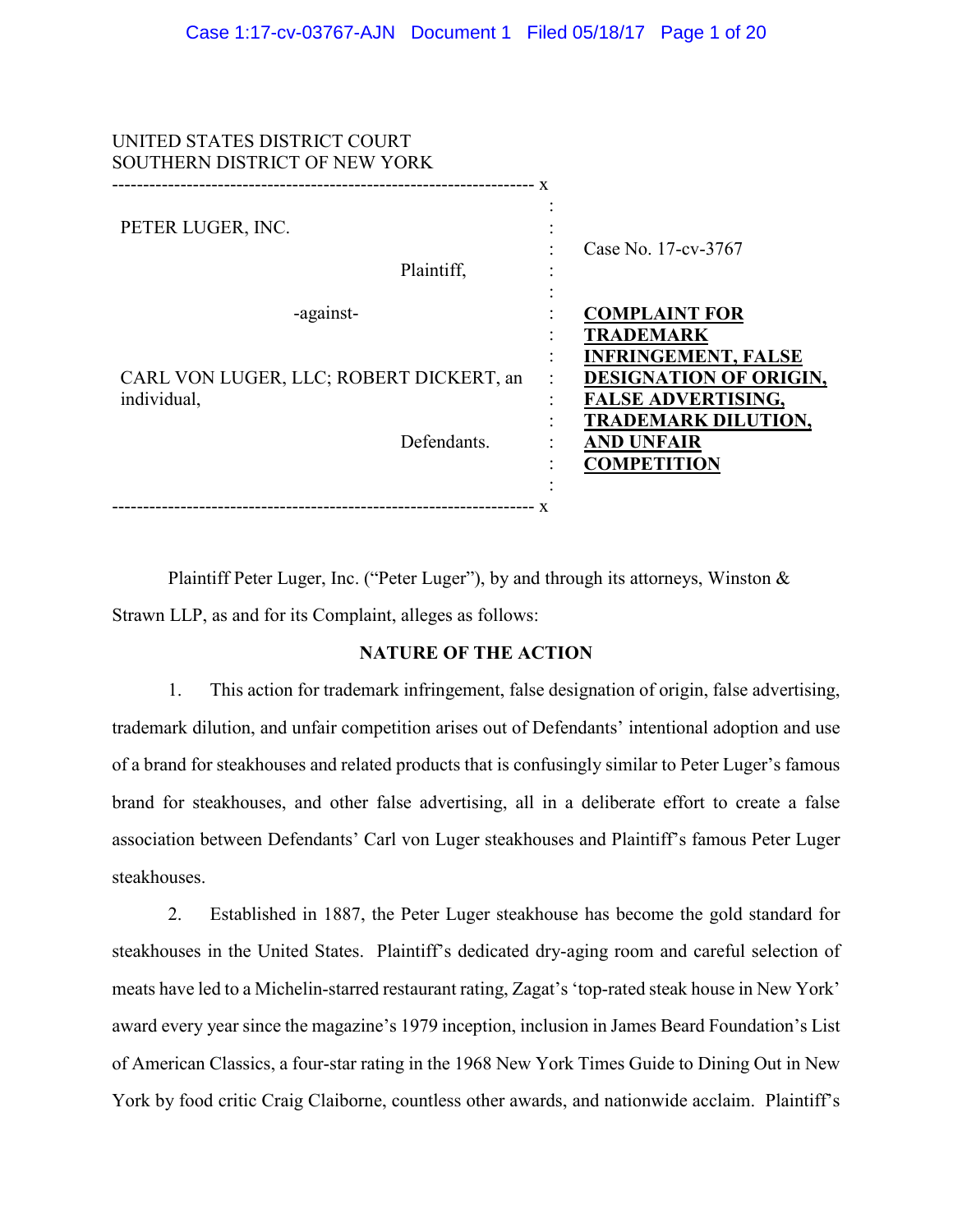### Case 1:17-cv-03767-AJN Document 1 Filed 05/18/17 Page 2 of 20

reputation and high quality have translated into substantial goodwill embodied by its famous PETER LUGER mark.

3. Defendant Robert Dickert, a former employee at the Peter Luger steakhouse in Long Island, who has not been employed or otherwise connected to the restaurant for over 30 years (since 1986), launched the Carl von Luger Steak and Seafood restaurant in Scranton, Pennsylvania and has recently announced plans to open a new Carl von Luger steakhouse along with a more casual restaurant in North Palm Beach, Florida. In addition to adopting a deliberately confusing name, Defendants have copied elements of Plaintiff's branding and made false statements in connection with their promotional material, all in an effort to falsely associate their steakhouses with Plaintiff's famous steakhouses. Defendants' infringement and false advertising has already engendered a good deal of confusion in the marketplace and will continue to do so unless stopped.

### **THE PARTIES**

4. Plaintiff Peter Luger, Inc. is a New York corporation with its principal place of business at 178 Broadway, Brooklyn, New York.

5. Defendant Carl von Luger, LLC is a Pennsylvania corporation with its principal place of business in Scranton, Pennsylvania.

6. Defendant Robert Dickert is an individual who owns and operates the Carl von Luger Steak and Seafood restaurant.

#### **JURISDICTION AND VENUE**

7. This Court has subject matter jurisdiction over the entire action pursuant to 28 U.S.C. §§ 1331 and 1338 because it arises under the federal Lanham Act relating to trademarks (15 U.S.C. § 1051 *et seq.*), and because the state law claims are joined with related and substantial claims under the federal Lanham Act. Further, this Court may exercise supplemental jurisdiction over Plaintiff's claims that arise under the laws of the State of New York and common law pursuant to 28 U.S.C. § 1367 because they are so related to the claims arising under the federal Lanham Act that they form part of the same case or controversy.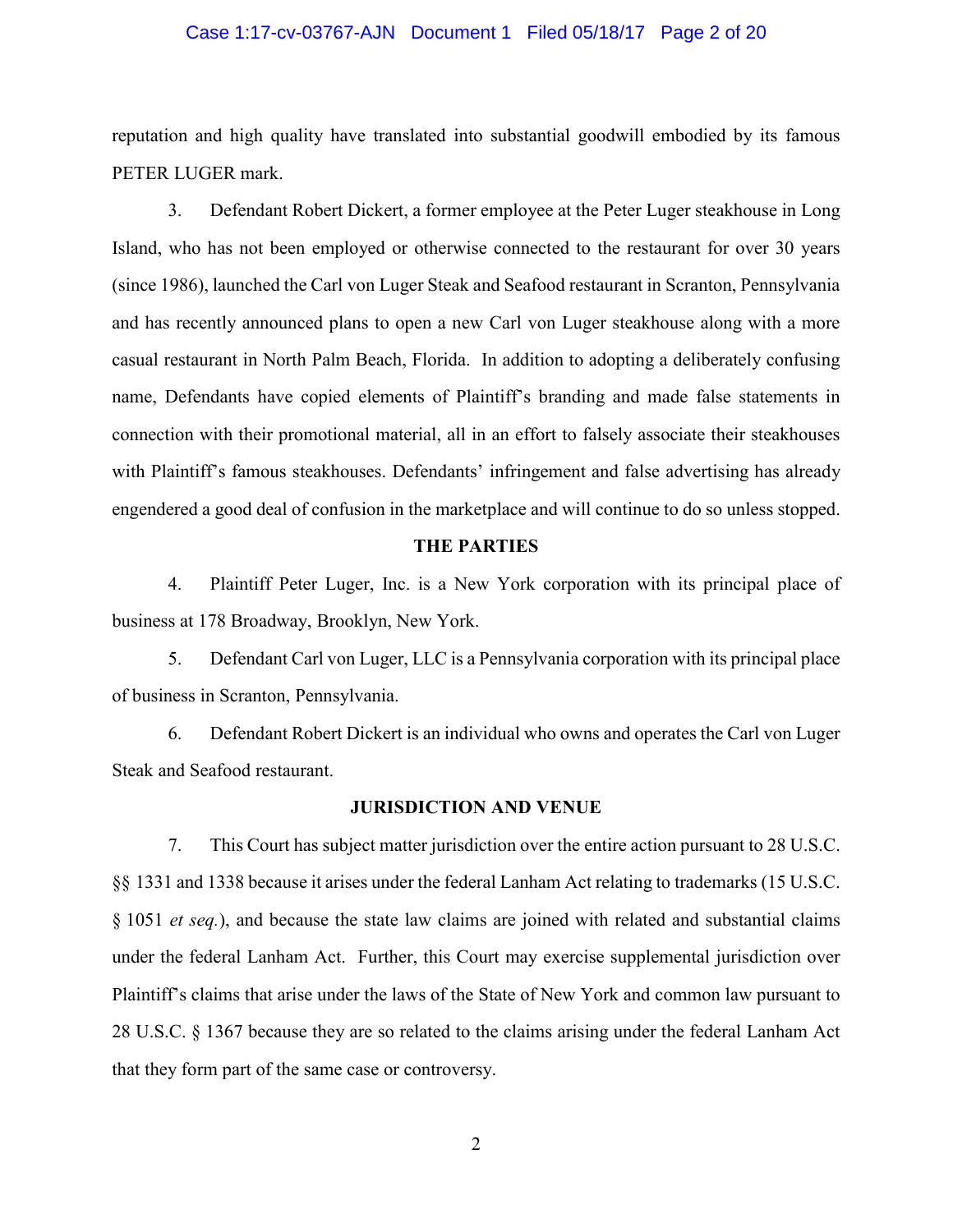### Case 1:17-cv-03767-AJN Document 1 Filed 05/18/17 Page 3 of 20

8. This Court has personal jurisdiction over Defendants because Defendants have knowingly targeted Plaintiff in this District with their infringing acts; have knowingly targeted residents of New York familiar with the renowned Peter Luger steakhouse with the launch of their new Carl von Luger steakhouse in North Palm Beach, Florida; and because Defendants conduct business in the state of New York. Defendants market and sell product under the infringing Carl von Luger brand directly to consumers, including consumers in New York, through an interactive website located at *www.carlvonluger.com*, which is available to users in this District. Defendants' website also touts the fact that "[o]ur steaks are delivered weekly from New York and Philadelphia to ensure the best quality."

9. Venue is proper in this District under 28 U.S.C. § 1391(b) because a substantial part of the property that is the subject of this action is located in this District, and because Defendants are subject to personal jurisdiction in this District.

#### **FACTUAL BACKGROUND**

### **A. Plaintiff and Its Famous PETER LUGER Marks**

10. Plaintiff's Peter Luger steakhouse in Brooklyn, New York is one of the oldest, continuously operated steakhouses in the United States and enjoys a national reputation for selling the highest quality meat products. The current owners of the Peter Luger steakhouse and associated rights, the Forman family, purchased the business directly from the Luger family more than 60 years ago. Plaintiff and its predecessors in interest have owned and operated the famous Peter Luger steakhouse under the Peter Luger brand since 1887.

11. Plaintiff and its related company, Peter Luger of Long Island, Inc. (hereinafter collectively referred to as "Peter Luger"), own the Peter Luger steakhouse restaurant at the iconic 178 Broadway location in Brooklyn, New York, and own and operate a second location in Great Neck, New York. Both of these steakhouses are commonly referred to by the public and the media as "Luger" or "Luger's", as well as by the full name, Peter Luger.

12. Plaintiff's pristine reputation depends upon the careful selection and preparation of the highest quality meat products. Plaintiff buys only U.S.D.A. prime beef. The beef is dry aged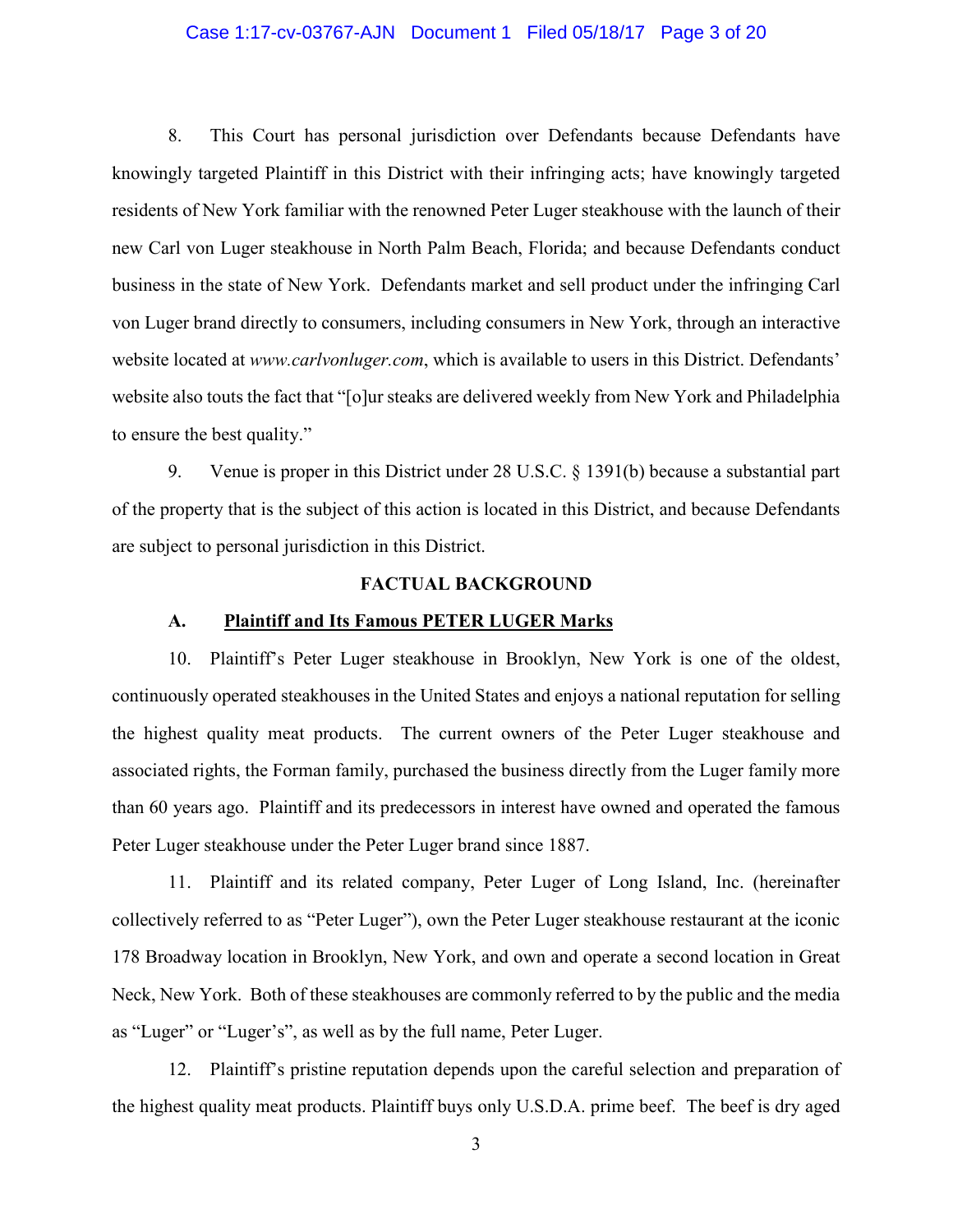### Case 1:17-cv-03767-AJN Document 1 Filed 05/18/17 Page 4 of 20

in Plaintiff's own lockers and then butchered and trimmed by Plaintiff's staff on its premises prior to cooking. Plaintiff purchases over ten tons of beef per week to supply its Peter Luger steakhouse restaurants. All meat purchased by Plaintiff is personally selected and approved by members of the Forman family.

13. Plaintiff's Peter Luger steakhouses are consistently rated as the No. 1 steakhouse restaurants in the United States by the Zagat Survey, USA Today, Food Network, and a long and comprehensive list that includes many of the country's preeminent restaurant guides, rankings and reviews. Plaintiff's Peter Luger steakhouses and PETER LUGER- brand steak sauce have also been favorably reviewed by restaurant critics and food writers in national newspapers and magazines for many years and have been featured nationally on The Tonight Show, NYPD Blue, HBO's Billions, Vice News shows as well as in in best-selling books such as *The Princess Bride* by William Goldman, *Is Salami and Eggs Better than Sex* by Alan King and Mimi Sheraton, and *The Advocate's Devil* by Alan Dershowitz.

14. As a result, Plaintiff maintains a nationwide customer base that includes, and has included, large national and multinational corporations; politicians such as New York Senator Chuck Schumer and former New York Mayor Rudolph Giuliani; famous actors and directors such as Ethan Hawke, Seth Rogen, Jimmy Fallon, Jonah Hill, Uma Thurman, Quentin Tarantino, Tom Cruise, Bill Murray and Alfred Hitchcock, who called Peter Luger's steak "the best in the universe"; television celebrities, past and present, including Johnny Carson who remarked that "I had the best meal I ever ate at Peter Luger's"; the New York Mets baseball team; and millions of patrons who travel to Plaintiff's Peter Luger steakhouses from throughout the United States and abroad. Plaintiff's national customer base is a direct result of, as well as a reflection of, its national reputation.

15. Plaintiff's famous marks PETER LUGER, LUGER and LUGER'S are used on a wide variety of printed materials such as menus, labels, packaging materials for meat products, postcards, and signage associated with its steakhouses, steak sauce, bacon and meat products.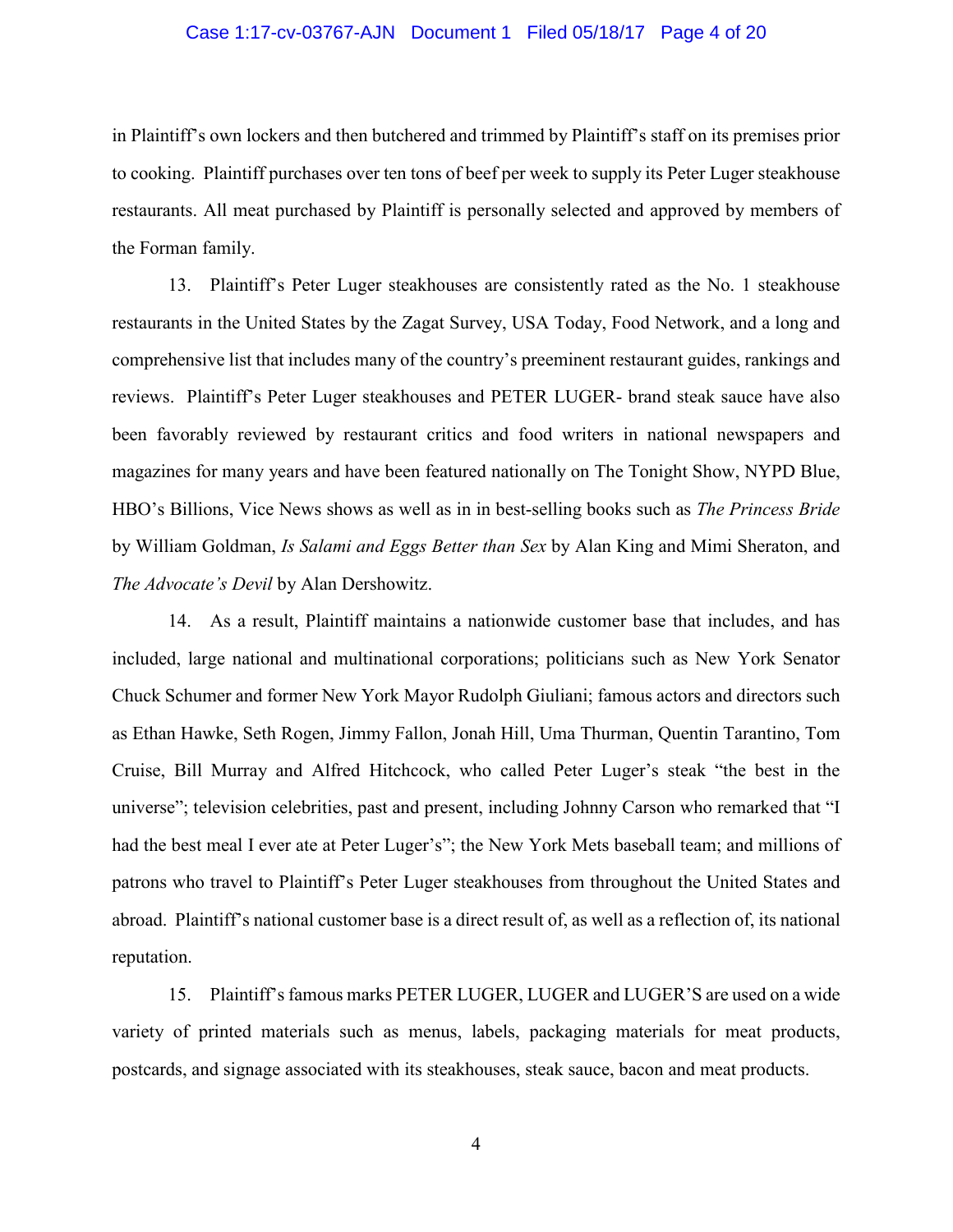### Case 1:17-cv-03767-AJN Document 1 Filed 05/18/17 Page 5 of 20

16. Plaintiff also uses its famous PETER LUGER mark in connection with promotional items such as t-shirts, golf shirts, salt and pepper-shakers, hats and steak knives.

17. In addition to operating its famous steakhouses, Plaintiff sells steaks, steak sauce, bacon, and promotional items under the PETER LUGER mark through Plaintiff's website at *www.peterluger.com*, and by direct mail.

18. For the convenience of its loyal following and customer base, Plaintiff issues a "Peter Luger" credit card bearing Plaintiff's famous PETER LUGER logo (as depicted in Paragraph 19 below), for use in Plaintiff's steakhouse restaurants and online at *www.peterluger.com*, when purchasing PETER LUGER- brand meat products, steak sauce and promotional materials.

# **B. Plaintiff's Trademarks**

19. Long before Defendant Carl von Luger was incorporated in 2009, Plaintiff has been using, and continues to use, the names PETER LUGER, LUGER, and LUGER'S in connection with its restaurants and related meat and food goods and services and, as well as in various stylized forms (including as depicted below) (collectively, the "PETER LUGER Marks").



20. While Plaintiff's continued use of the PETER LUGER Marks provides it with strong common law rights to those marks, Plaintiff also owns a number of valid, subsisting, uncancelled and unrevoked registrations in the U.S. Patent and Trademark Office (PTO) for those marks, including the following: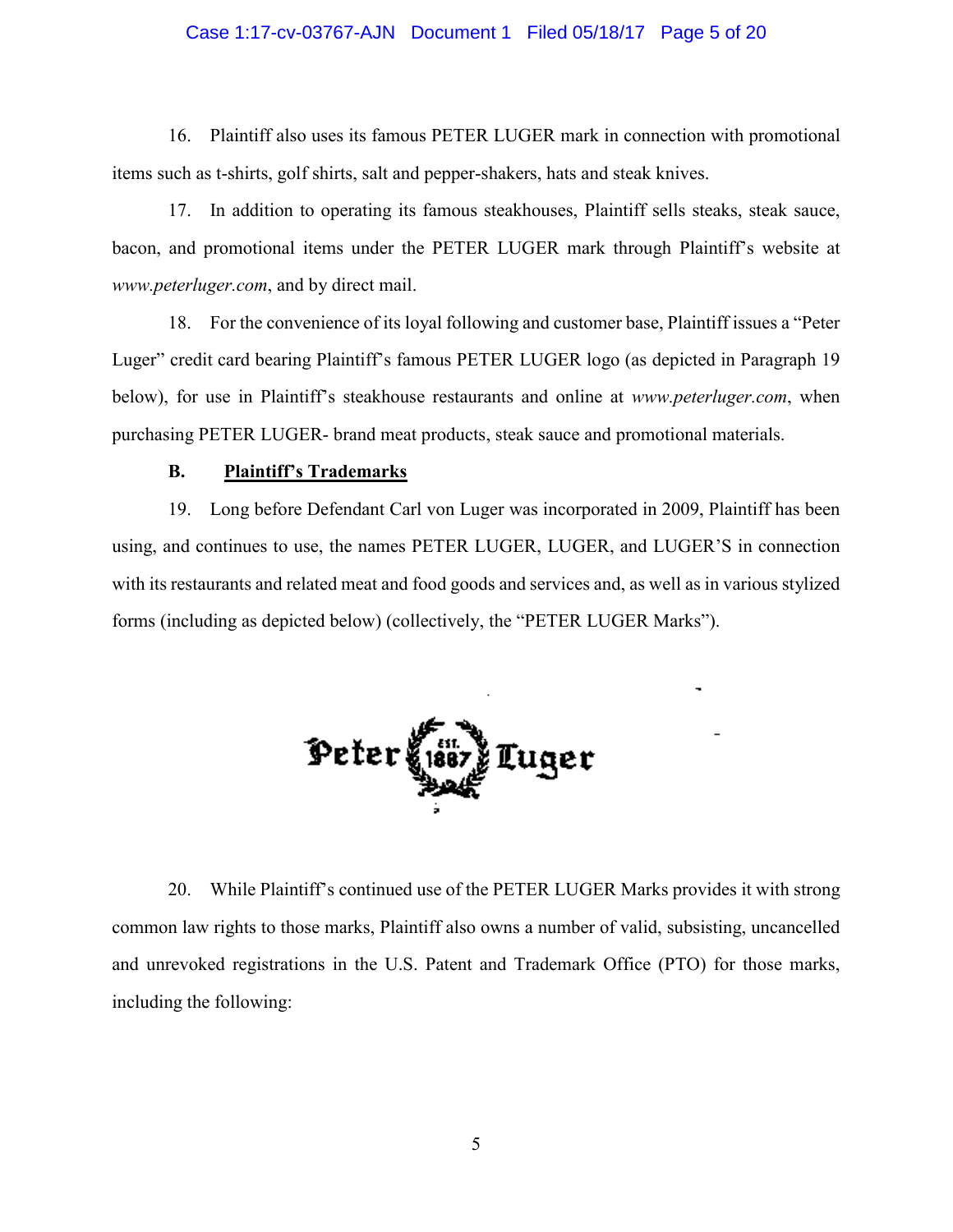| <b>MARK</b>                                               | <b>REG./APP</b><br>NO. | REG./APP.<br><b>DATE</b> | <b>DESCRIPTION OF</b><br><b>GOODS/SERVICES</b>          |
|-----------------------------------------------------------|------------------------|--------------------------|---------------------------------------------------------|
| PETER LUGER                                               | 1,307,537              | 11/27/1984               | Class 9: Restaurant Services                            |
| PETER LUGER<br>EST. 1887<br>Peter<br>Luger                | 1,346,589              | 07/02/1985               | Class 30: Steak Sauce                                   |
| PETER LUGER<br>EST. 1887<br>$Peter$ $88.$<br>Tuger        | 1,985,229              | 07/09/1996               | Class 25: T-shirts<br>Class 29: meat                    |
| <b>LUGER</b>                                              | 2,002,709              | 09/24/1996               | Class 42: restaurant services                           |
| <b>LUGER</b>                                              | 2,144,979              | 09/24/1996               | Class 29: meats and steaks<br>Class 30: steak sauce     |
| PETER LUGER<br>EST. 1887<br>Peters<br>Luger               | 4,560,215              | 07/01/2014               | Class 29: Bacon, and Cooked<br>spinach, namely, spinach |
| <b>PETER LUGER</b><br>EST. 1887<br>Peter \$1887<br>FLuqer | 4,560,419              | 07/01/2014               | Class 43: Restaurant services                           |

21. Attached hereto as Exhibit A are copies of each of the certificates of registration for the PETER LUGER Marks.

22. Plaintiff's U.S. Registration Nos. 1,307,537 for PETER LUGER, 1,346,589 for PETER LUGER & Design, 2,002,709 for LUGER, and 2,144,979 for LUGER are incontestable pursuant to 15 U.S.C. § 1065.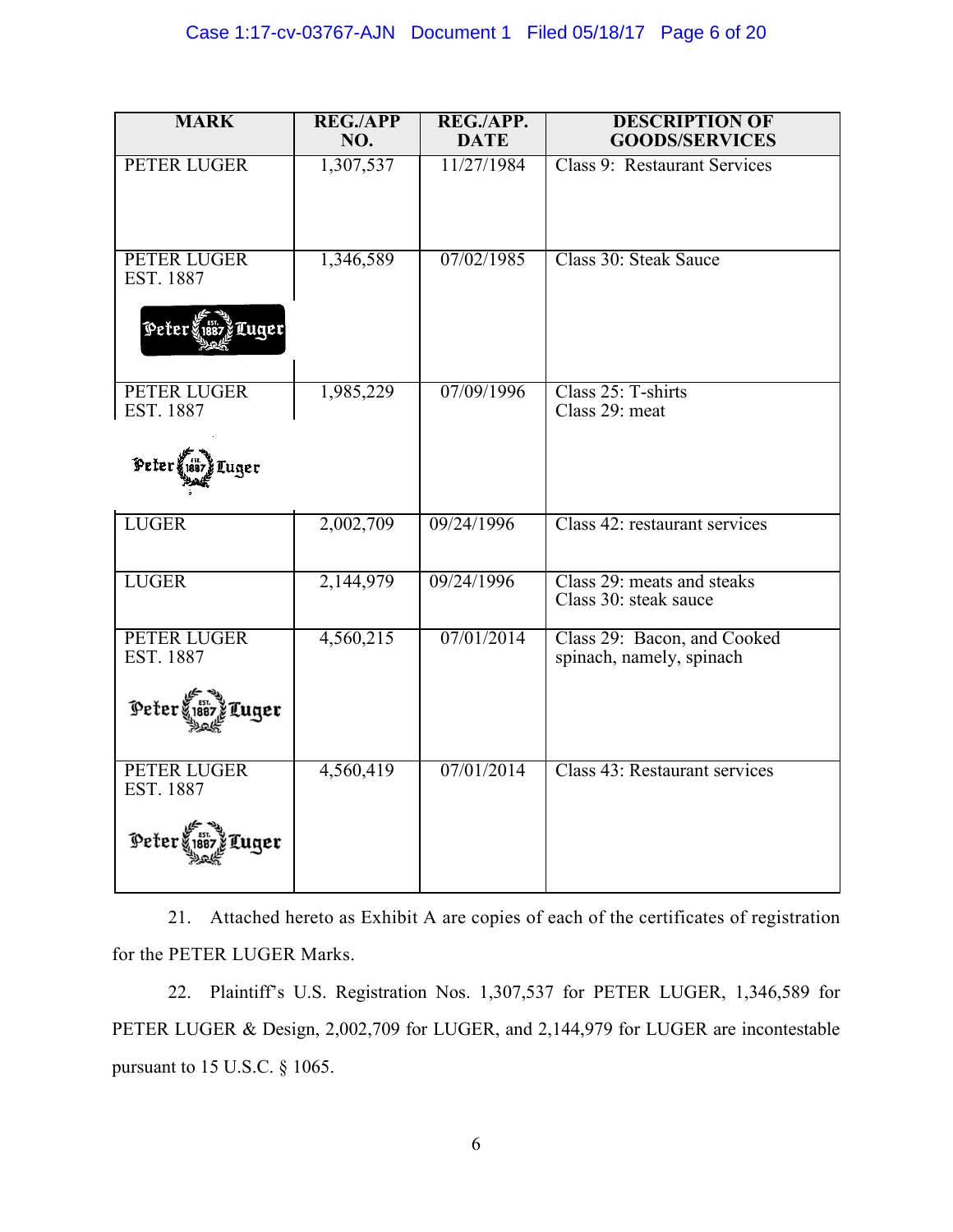### Case 1:17-cv-03767-AJN Document 1 Filed 05/18/17 Page 7 of 20

23. Additionally, Plaintiff has the following trademark applications pending: Serial Nos. 86/559,578 and 86/559,587 for the marks PETER LUGER and PETER LUGER EST. 1887 for use in connection with Alcohol-free beers; Beer, ale, lager, stout and porter.

24. Based on its federal trademark registrations and common law rights, Plaintiff owns the exclusive right to use the PETER LUGER Marks in commerce in connection with the goods and services covered by the registrations. Peter Luger's unparalleled reputation for quality in the wholesale meat business, restaurant business and gourmet food business was achieved through years of effort and is a priceless asset.

25. Plaintiff has spent considerable time and expense on the creation and development, as well as enforcement of its PETER LUGER Marks. Through Plaintiff's widespread reputation for quality and excellence, the PETER LUGER Marks have become strong and well-known in connection with wholesale meat, restaurant and gourmet food services. As a result of Plaintiff's 130 year use of the PETER LUGER Marks in connection with high quality restaurant services, meat, and steak sauce and the extensive publicity identifying Peter Luger as a premier steakhouse, the PETER LUGER Marks have come to be exclusively associated with high quality restaurant services, steak sauce and meat products originating solely from Plaintiff.

26. Plaintiff's extensive use and promotion of the PETER LUGER Marks has caused each to become famous in the marketplace and synonymous with Peter Luger as defined in 15 U.S.C. § 1125(c), and Plaintiff has received abundant unsolicited coverage. For example, the famous Zagat Survey has described Peter Luger's steakhouse as a New York City "landmark" and has received similar praise from the Michelin Guide, which commented that the "endless line of visitors only service to reiterate how special a place this truly is." The *New York Times*, *USA Today* and *Travel + Leisure* ("Everyone knows Luger's has the best straight-ahead porterhouse in NYC") have each offered rave reviews of Peter Luger's products and services. Plaintiff has also received numerous awards from restaurant and food industry associations and publications, including Zagat Survey (both NYC and Nationally), USA Today's 'Best Steakhouses in America',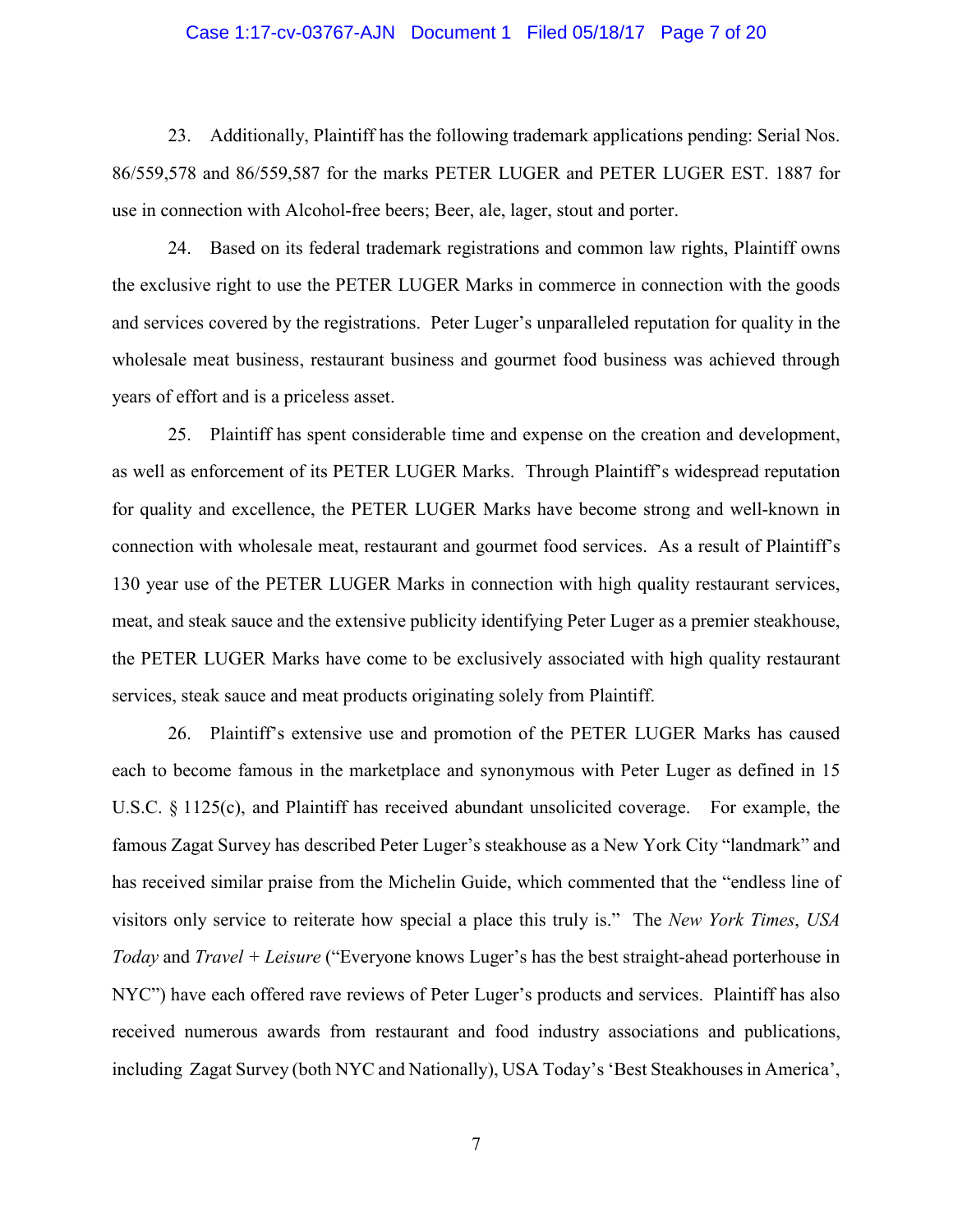### Case 1:17-cv-03767-AJN Document 1 Filed 05/18/17 Page 8 of 20

Travel & Leisure's 'Best Steakhouses in the United States', and The Daily Meal's 'America's 50 best Steakhouses for 2016', among others.

#### **C. Defendants' Infringing Activity**

27. On information and belief, on or about December 10, 2009, Defendant Robert Dickert incorporated Defendant Carl von Luger, LLC.

28. On information and belief, in 2011, long after Plaintiff commenced its continuous and prominent use of the PETER LUGER Marks, and the PETER LUGER Marks had become famous in the U.S., and with actual and constructive knowledge of Plaintiff's prior use of the PETER LUGER Marks, Defendants began operating the Carl von Luger Steak and Seafood restaurant in Scranton, Pennsylvania.

29. On January 7, 2009, Defendant Carl von Luger, LLC applied to register with the PTO the mark CARL VON LUGER for "Bar and restaurant services; Café and restaurant services; Café-restaurants; Restaurant; Restaurant and bar services; Restaurant and cafe services; Restaurant services, including sit-down service of food and take-out restaurant services; Restaurant, bar and catering services" in International Class 43 on an intent-to-use basis. On June 7, 2011, U.S. Registration No. 3,975,009 issued (the "CARL VON LUGER Mark").

30. Despite only beginning operations in 2011, Carl von Luger brands itself as an "Age Old Family Tradition" and prominently uses the phrase "Since 1887" in marketing and promotional material in a blatant attempt to trade on Plaintiff's famous marks and sterling reputation for high quality restaurant services and premier steaks. As depicted below, Defendants' restaurant logo includes the CARL VON LUGER Mark and incorporates the phrase "Since 1887" in a manner intended to mimic Plaintiff's registered design mark, which prominently includes the phrase "EST. 1887."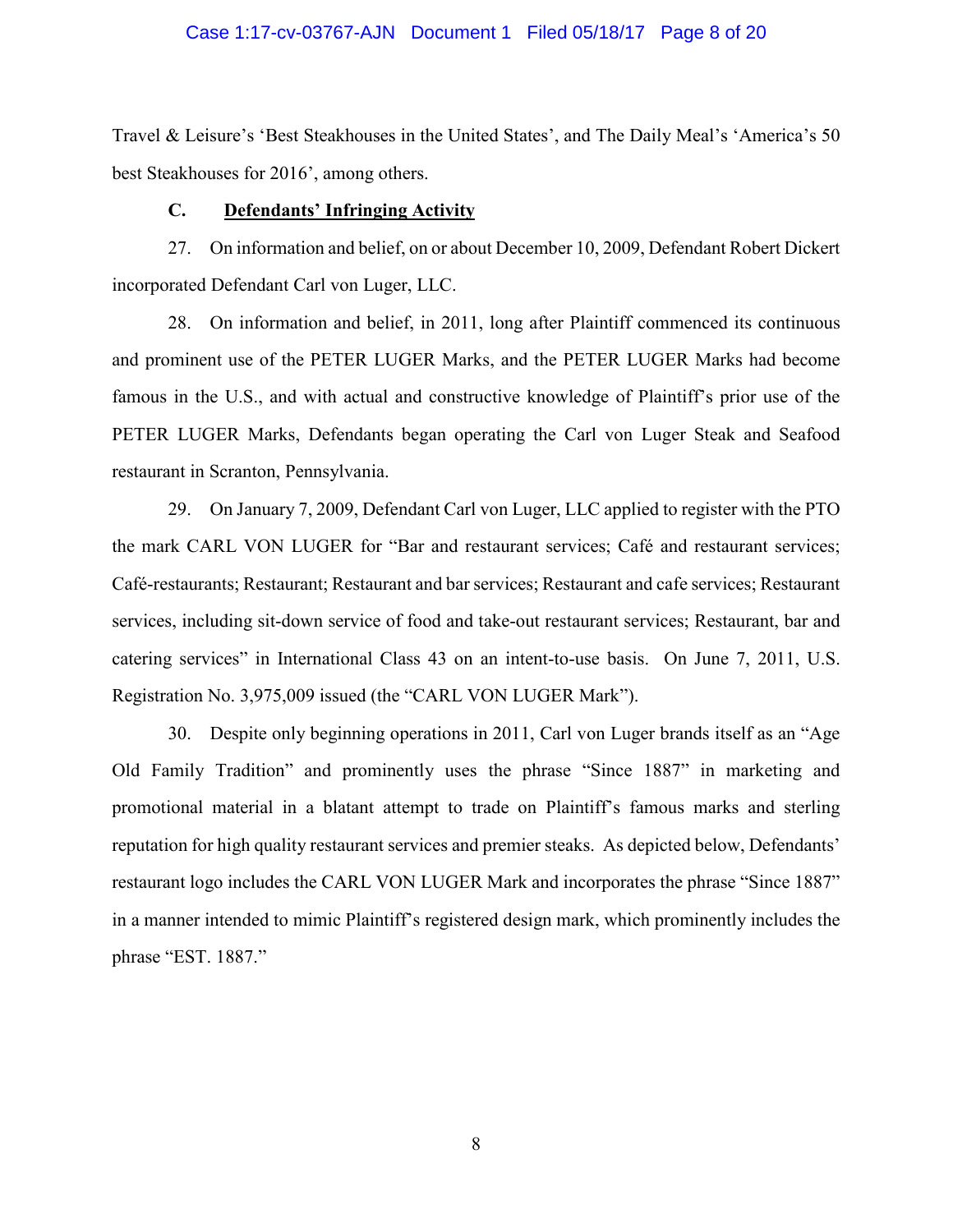

31. Defendants further try to mislead consumers as to a connection between Defendants and Plaintiff by misleadingly implying that Defendant Dickert named the Carl von Luger restaurant after his father, when, in fact, on information and belief, Dickert made up the name "Carl von Luger." Upon information and belief, Robert Dickert's father's name is not "Carl von Luger" or even "Carl Luger" as Defendants misleadingly suggest; Robert Dickert's father's name is "Carl Dickert." The fictitious "Carl von Luger" name was chosen as part of a deliberate campaign to confuse consumers as to Defendants' affiliation with the famous Peter Luger steakhouses.

32. The "About Us" section of Defendants' website features the following misleading language in an effort to create the impression that Defendant Dickert's father was Carl Luger:

Carl Von Luger's 'Age Old Family Tradition' stems from restaurateur and owner Robert Dickert's connection to the Luger tradition, as he named the restaurant in his father **Carl**'s honor. *Carl* was Peter Luger's (of Peter Luger's Steak House fame) nephew and ran the steakhouse location in Long Island…. (emphasis added)

The first instance of 'Carl' (in bold) is in reference to Carl Dickert, Robert Dickert's father. The immediately subsequent 'Carl' (in italics) is in reference to Carl Luger, Peter Luger's nephew, who is not Robert Dickert's father. The sentence ending provides a thin veil for the false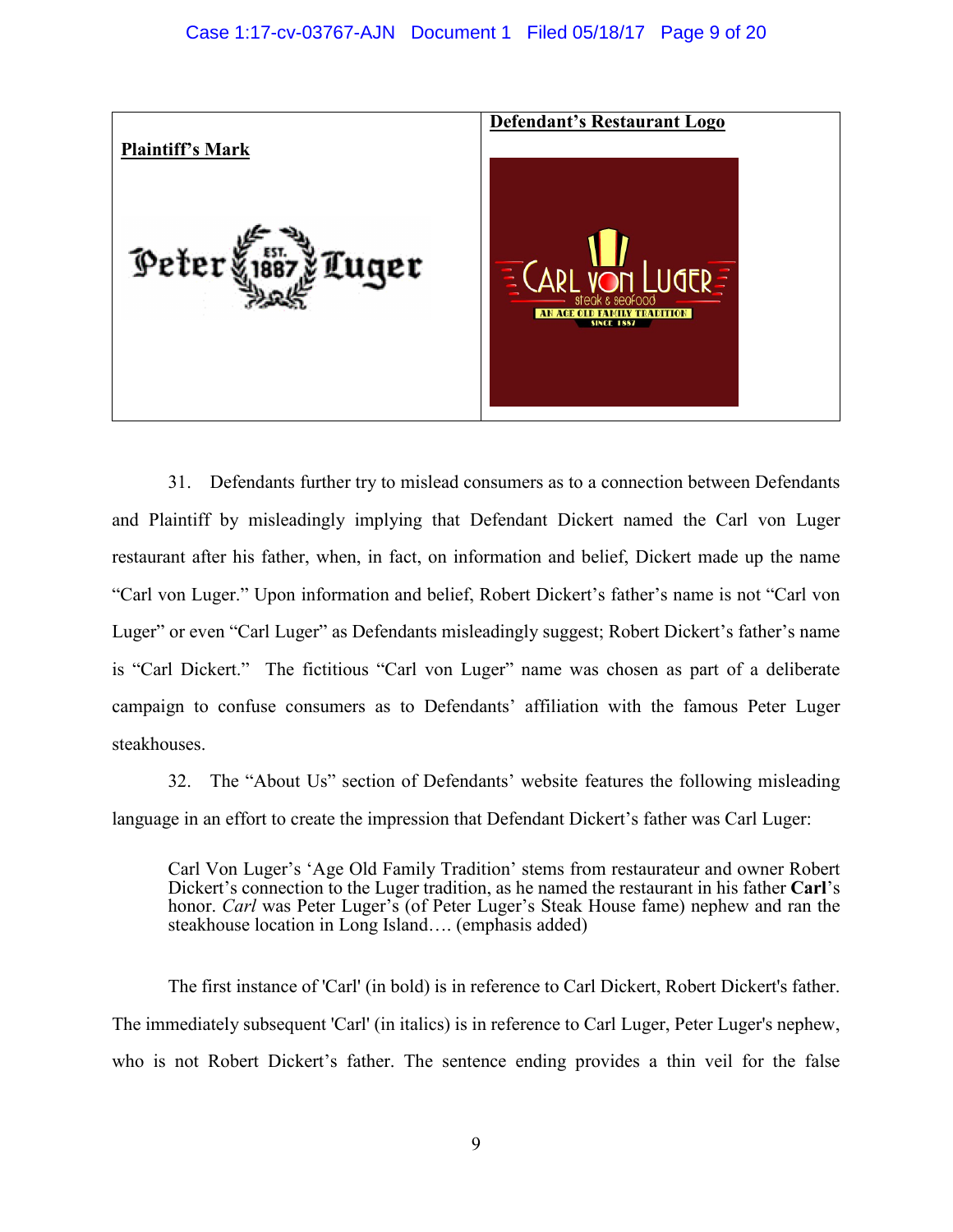### Case 1:17-cv-03767-AJN Document 1 Filed 05/18/17 Page 10 of 20

implication that they are one and the same, and it is a repeated theme throughout Defendants' promotional materials.

33. Defendants also regularly use the LUGER mark alone (as opposed to Carl von Luger), including on their menu and website, in order to further the misconception that they are affiliated with Plaintiff's famous Peter Luger steakhouses. For example, on both their lunch and dinner menus, Defendants state: "In the famed Luger Family Tradition, all of our USDA prime streaks are hand selected  $&$  dry aged for 21 days then custom cut"; both menus contain dishes such as the "Luger House Salad." Defendants' also refer to their "Speakeasy Supper Menu" as "The Luger Family's best kept secret!"

34. Defendant Dickert has even openly admitted in the press in connection with another of his ventures, Great Uncle Peter's Steakhouse, [1](#page-9-0) that he "wanted to ride on the shirttails of Luger's, but not calling it Luger's."

### **D. Defendant Dickert's Plans to Expand the Carl von Luger Franchise**

35. In or around May 2017, Defendant Dickert announced his intention to open Carl von Luger Steak and Seafood locations in North Palm Beach, Florida, an area heavily populated with current and former New York residents familiar with Plaintiff's Peter Luger steakhouses.

36. A recent *My Palm Beach Post* article dated May 4, 2017 announced: "JUST IN: Steak house with a fabled history coming to North Palm Beach." The article proceeds: "Carl von Luger Steak & Seafood, *an offshoot of Peter Luger of NY*, will take space in a new village clubhouse" (emphasis added). The article states that Defendants plan to open two restaurants in the North Palm Beach Country Club in 2018 following a multi-million dollar transaction with the Village of North Palm Beach. Although the article is about Defendants' restaurants, the "Steak house with a fabled history" referenced in the headline is undoubtedly Plaintiff's. As further explained in the article: "The Luger name might not be familiar to Florida natives, but it is well known to residents and visitors hailing from New York. There, Peter Luger Steak House has locations in Brooklyn and

<span id="page-9-0"></span><sup>&</sup>lt;sup>1</sup> Defendant Dickert's "Great Uncle Peter's Steakhouse" was another venture entirely unrelated to Peter Luger whereby Dickert attempted to trade on the name and reputation of Peter Luger.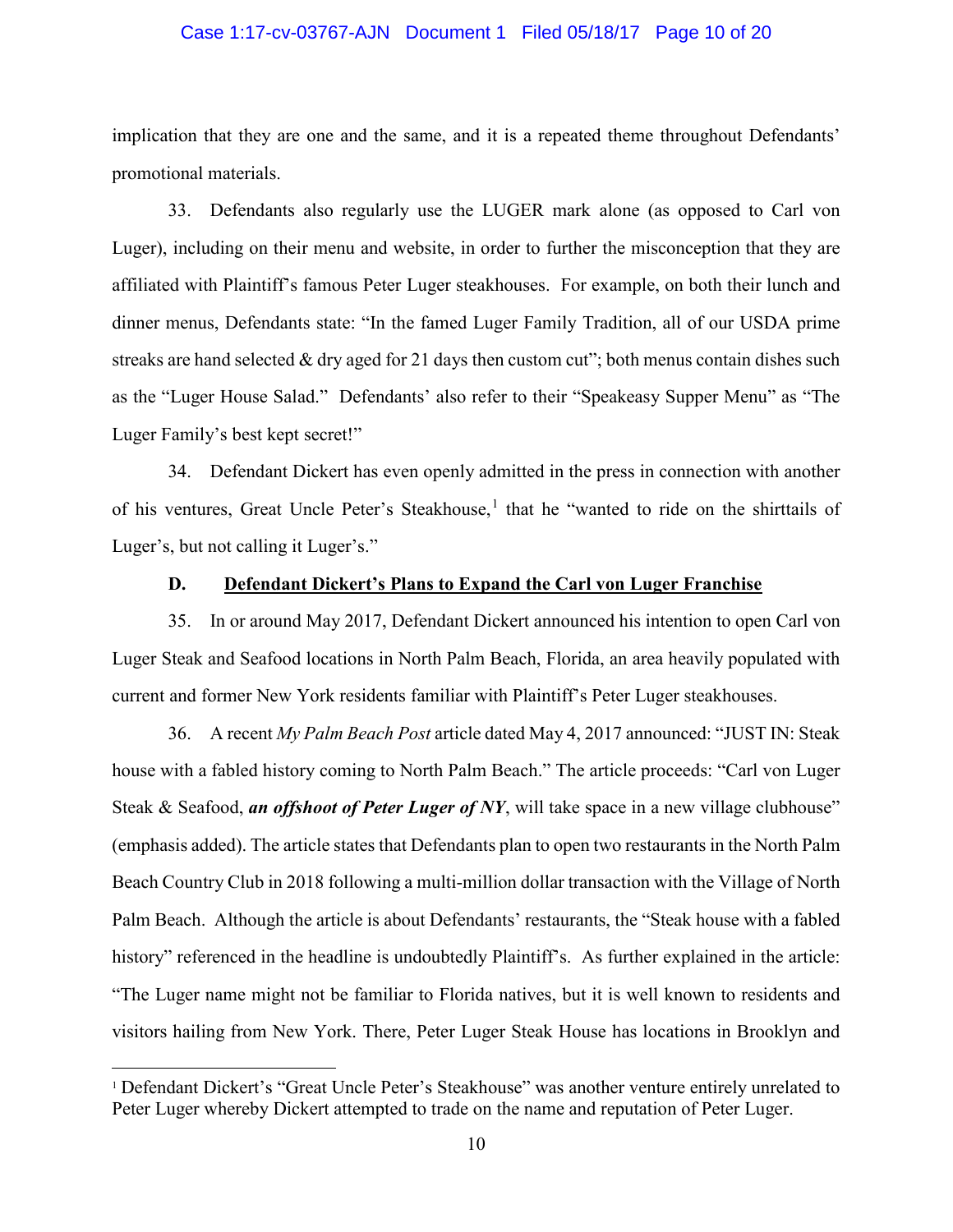### Case 1:17-cv-03767-AJN Document 1 Filed 05/18/17 Page 11 of 20

Long Island. Peter Luger is to steak houses what the **New York Yankees** are to baseball: Consistent winners in a field loaded with competition."

37. The *My Palm Beach Post* article even includes the following paragraph purportedly about the Carl von Luger steakhouse quoting a Zagat review about *Plaintiff's* steakhouse, evidencing the confusion Defendants are perpetuating in the market:

The steaks are prime, the meat is dry-aged, the bacon is thick and the porterhouse is not to be missed. The restaurant even concocts its own steak sauce. Zagat calls the place 'a monument to meat' and has ranked it #1 in New York steakhouses for 28 years in a row.

The article also quotes Richard Lackey, a Palm Beach area restaurant broker as saying "by virtue of the fact they have an incredible reputation, anywhere they go in Palm Beach County, they will do well," where Mr. Lackey is clearly confusing Carl von Luger with the famous Peter Luger steakhouses.

38. Comments by readers following the *My Palm Beach Post* article—which has been shared over 100 times and "liked" by nearly 200 people in a two week period on My Palm Beach Post's Facebook page—evidence the confusion caused by Defendants' use of the PETER LUGER Marks. As one reader specifically notes, "Peter luger is coming to Palm beach." A true and correct copy of the *My Palm Beach Post* article is attached hereto as Exhibit B.

39. Plaintiff recently became aware of Defendants and the Carl von Luger Steak and Seafood restaurants as a result of this news article and a number of inquiries from professional and personal contacts regarding Plaintiff's affiliation with Defendants and asking whether Plaintiff is opening a location in Palm Beach, Florida.

40. Plaintiff is well known in Florida, making it all the more likely that people will be confused by the entry of a new Luger steakhouse. More than 1,500 of Plaintiff's PETER LUGER steakhouse account holders have primary residences in Florida (the largest concentration residing in the Palm Beach area). Plaintiff also sells product under its PETER LUGER Marks through one of Florida's largest grocery store chains, Publix, as well as to distributors who, in turn, sell the product to large retailers as well as gourmet, boutique, and independent stores in Florida.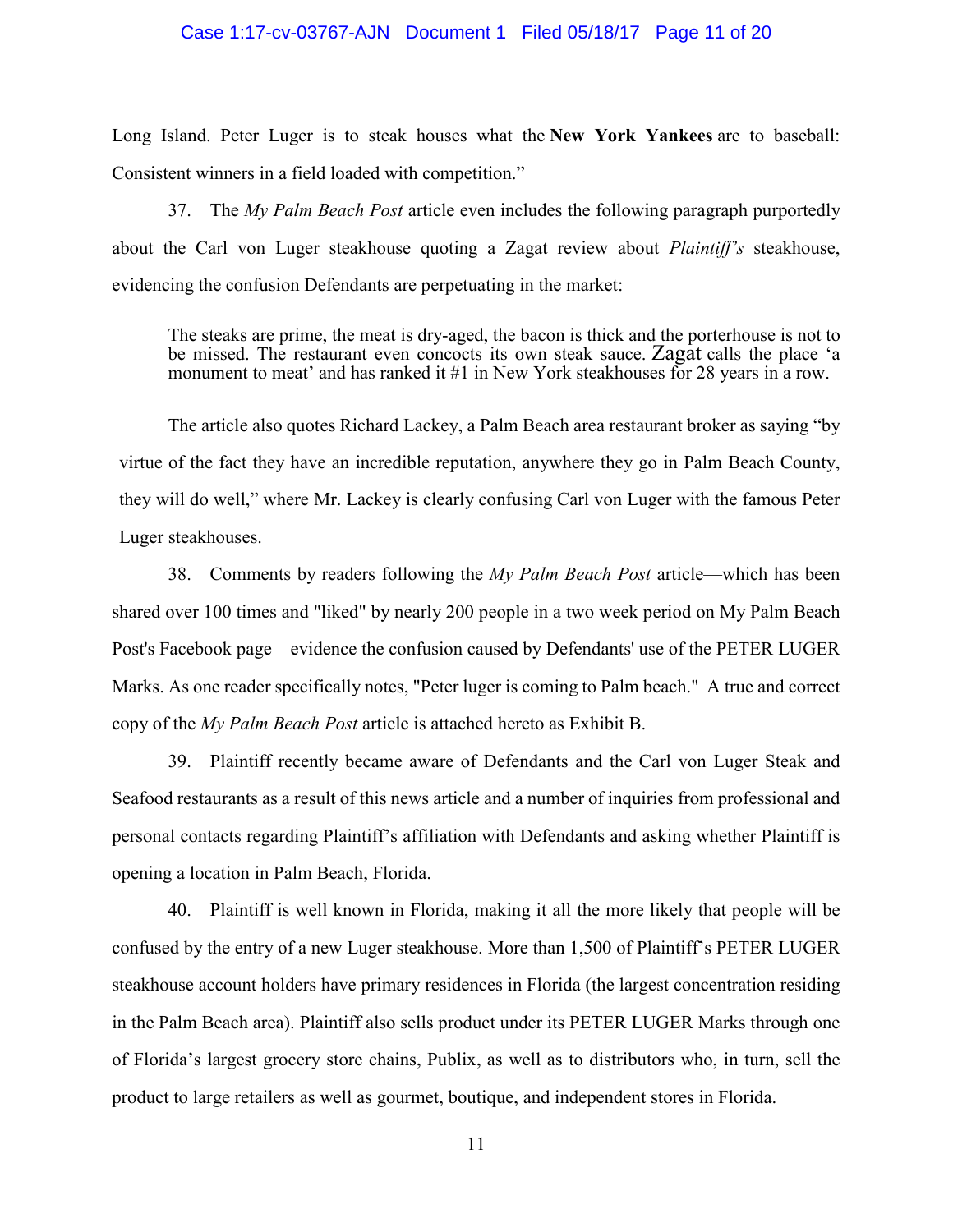41. As indicated above, Defendants are succeeding in their efforts to confuse consumers as to their affiliation with Plaintiff. Through their infringing use of the PETER LUGER Marks, and false advertising, Defendants have injured Plaintiff in its business and property and threaten to continue to irreparably injure Plaintiff unless enjoined by this Court. Defendants' conduct has also deprived Plaintiff of value that rightfully belongs to it through loss of goodwill.

### **FIRST CAUSE OF ACTION**

# **Trademark Infringement**

# **Lanham Act § 32, 15 U.S.C. § 1114**

42. Plaintiff incorporates by reference and realleges all previous paragraphs as though fully set forth herein.

43. The acts of Defendants described above constitute trademark infringement in violation of Section 32 of the Lanham Act, 15 U.S.C. § 1114.

44. Plaintiff owns valid and protectable registered rights in the PETER LUGER Marks.

45. On information and belief, Defendants had actual knowledge of Plaintiff's ownership and use of the PETER LUGER Marks prior to Defendants' adoption and use of confusingly similar variations of the PETER LUGER Marks in connection with the promotion and sale of its products and services.

46. Plaintiff has not authorized Defendants to use the PETER LUGER Marks, and Defendants' use of the PETER LUGER Marks has resulted in Defendants unfairly and unlawfully benefitting from Plaintiff's goodwill.

47. Defendants' unauthorized use and promotion of the PETER LUGER Marks are causing confusion, and will likely to continue to cause confusion, mistake, or deception on the part of consumers as to the source, nature, and quality of the products Defendants are offering, constituting trademark infringement in violation of 15 U.S.C. § 1114.

48. As a direct and proximate result of Defendants' wrongful conduct, Plaintiff has been, is now, and will be irreparably injured and damaged by Defendants' aforementioned acts, and unless Defendants are enjoined by the Court, Plaintiff will suffer further harm to its name,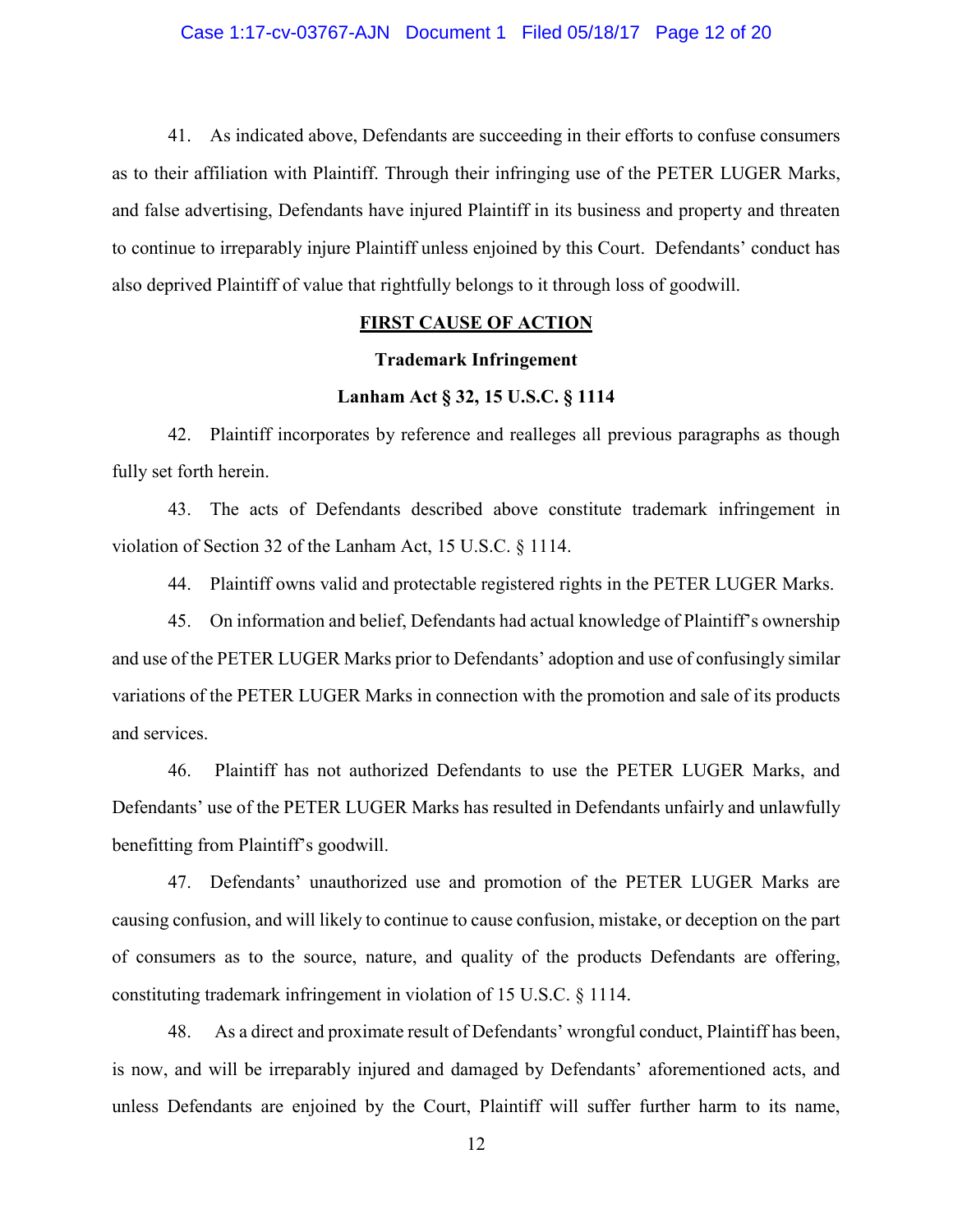### Case 1:17-cv-03767-AJN Document 1 Filed 05/18/17 Page 13 of 20

reputation, and goodwill. This harm constitutes an injury for which Plaintiff has no adequate remedy at law.

49. On information and belief, Defendants have acted willfully to usurp Plaintiff's rights, and should be held liable for treble damages and attorneys' fees pursuant to 15 U.S.C. § 1117(a), and Defendants' profits due to the infringement..

### **SECOND CAUSE OF ACTION**

### **False Designations of Origin**

# **Lanham Act § 43(a)(1)(A), 15 U.S.C. § 1125(a)(1)(A)**

50. Plaintiff incorporates by reference and realleges all previous paragraphs as though fully set forth herein.

51. In addition to its federal trademark registrations, Plaintiff owns and enjoys valid, enforceable and fully subsisting common law trademark rights in the PETER LUGER Marks in New York and throughout the United States.

52. Defendants' use of the PETER LUGER Mark in commerce constitutes false designations of origin, as it is likely to cause confusion, or to cause mistake, or to deceive consumers as to an affiliation, connection, or association between Plaintiff and Defendants, or as to the origin, sponsorship, or approval of Defendants' goods or services by Plaintiff.

53. As a direct and proximate result of Defendants' wrongful conduct, Plaintiff has been, is now, and will be irreparably injured and damaged by Defendants' aforementioned acts, and unless Defendants are enjoined by the Court, Plaintiff will suffer further harm to its name, reputation, and goodwill. This harm constitutes an injury for which Plaintiff has no adequate remedy at law.

54. On information and belief, Defendants have acted willfully to usurp Plaintiff's rights, and should be held liable for treble damages and attorneys' fees pursuant to 15 U.S.C. § 1117(a), and Defendants' profits due to the infringement.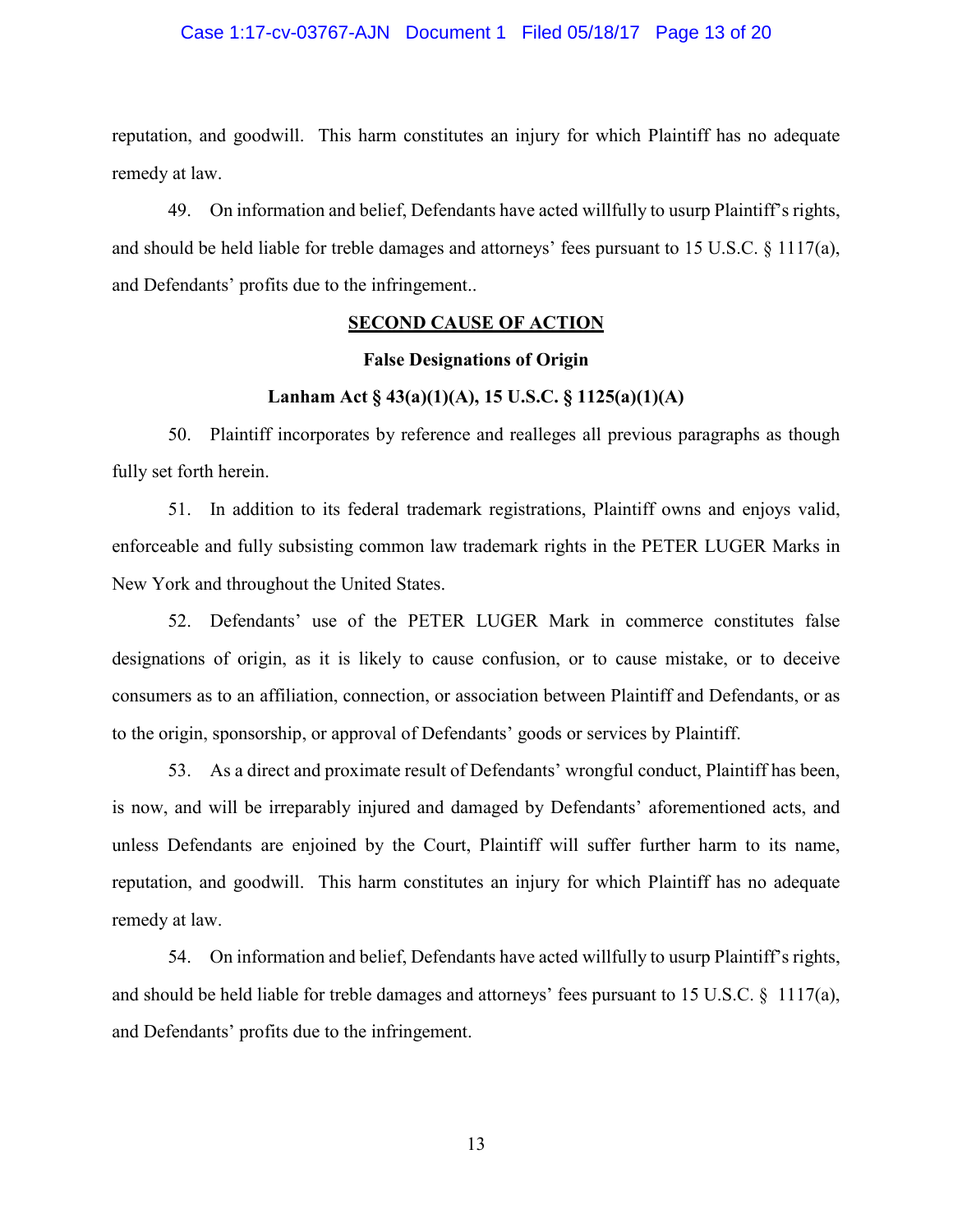# **THIRD CAUSE OF ACTION**

### **Federal Trademark Dilution**

# **Lanham Act § 43(a)(1)(C), 15 U.S.C. § 1125(a)(1)(C)**

55. Plaintiff incorporates by reference and realleges all previous paragraphs as though fully set forth herein.

56. Plaintiff is the exclusive owner of the PETER LUGER Marks. To enhance its rights further, Plaintiff obtained federal registrations for the PETER LUGER Marks.

57. The PETER LUGER Marks are all distinctive marks that have been in use for many years and play a prominent role in Plaintiff's marketing, advertising, and the popularity of its goods and services.

58. The PETER LUGER Marks have gained widespread publicity and public recognition in the United States and the world.

59. Each of the PETER LUGER Marks is famous and distinctive within the meaning of Section 43(a) of the Lanham Act, 15 U.S.C.  $\S$  1125(c), and had become famous prior to Defendants' first use of confusingly similar imitations of the PETER LUGER Marks.

60. Defendants' are using confusingly similar imitations of the PETER LUGER Marks in commerce.

61. Defendants' use in commerce of confusingly similar imitations of the PETER LUGER Marks dilutes, and/or is likely to dilute the distinctive quality of Plaintiff's famous PETER LUGER Marks and lessens the capacity of those marks to identify and distinguish Plaintiff's goods and services.

62. Defendants' use in commerce of the confusingly similar and dilutive CARL VON LUGER Mark harms, and/or is likely to harm the reputation of the PETER LUGER Marks due to the difference in the nature and quality of the goods and services offered by Plaintiff compared to those offered by Defendants.

63. As a direct and proximate result of Defendants' wrongful conduct, Plaintiff has been, is now, and will be irreparably injured and damaged by Defendants' aforementioned acts, and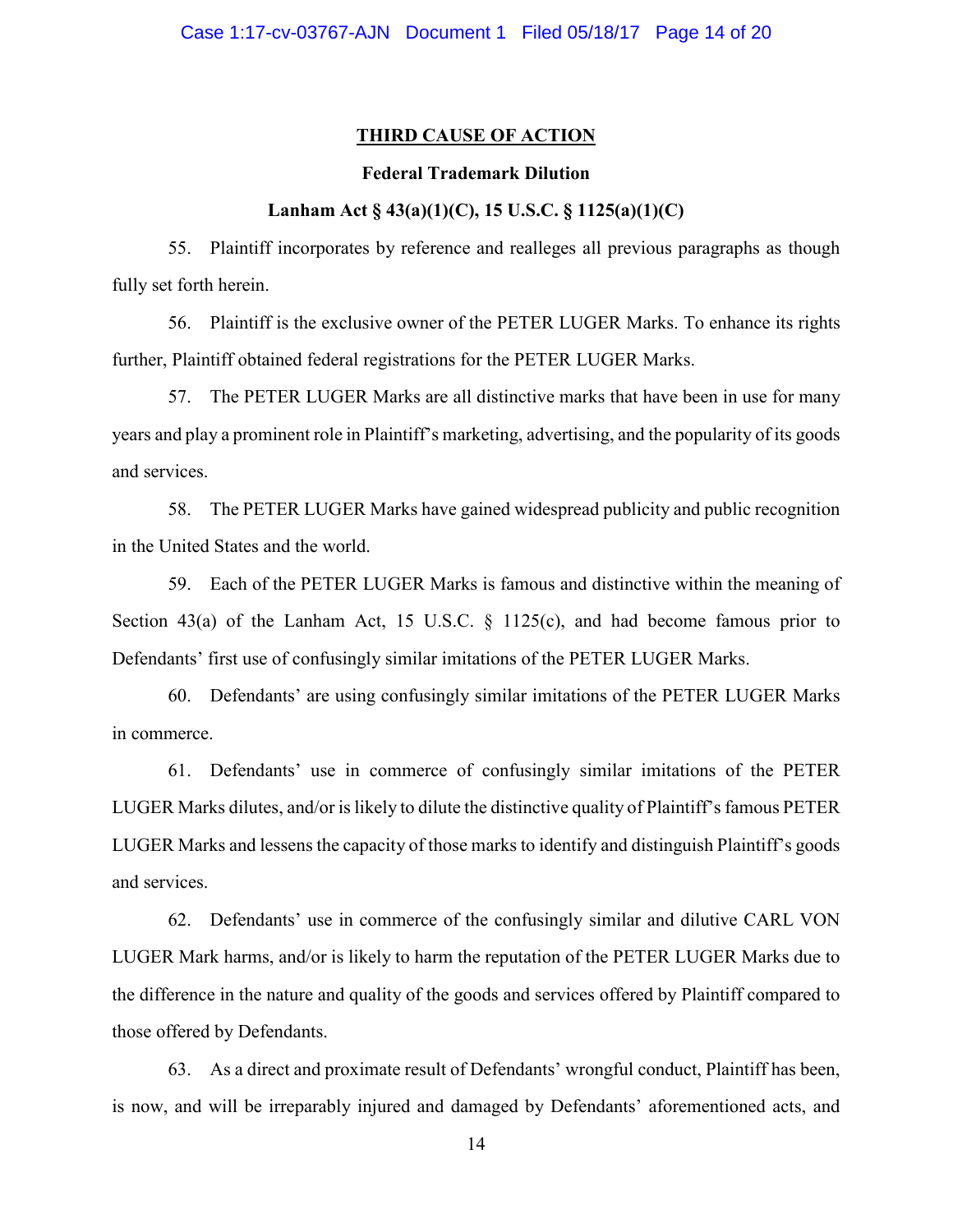### Case 1:17-cv-03767-AJN Document 1 Filed 05/18/17 Page 15 of 20

unless Defendants are enjoined by the Court, Plaintiff will suffer further harm to its name, reputation, and goodwill. This harm constitutes an injury for which Plaintiff has no adequate remedy at law.

64. On information and belief, Defendants have acted willfully to usurp Plaintiff's rights, and should be held liable for treble damages and attorneys' fees pursuant to 15 U.S.C. § 1117(a), and Defendants' profits due to the infringement.

# **FOURTH CAUSE OF ACTION**

### **Common Law Trademark Infringement**

65. Plaintiff incorporates by reference and realleges all previous paragraphs as though fully set forth herein.

66. Plaintiff owns and enjoys valid, enforceable and fully subsisting common law trademark rights in the PETER LUGER Marks in New York and throughout the United States.

67. Defendants, through the conduct and violations described above, have engaged in, engage in and propose to engage in trademark infringement under New York common law. As a consequence of Defendant's violations, Plaintiff is entitled to relief as set forth below.

# **FIFTH CAUSE OF ACTION**

### **Unfair Competition Under New York Common Law**

68. Plaintiff incorporates by reference and realleges all previous paragraphs as though fully set forth herein.

69. Defendants' promotion, marketing and sale of meat products and operation of restaurant businesses under confusingly similar imitations of the PETER LUGER Marks is likely to:

(1) cause confusion, mistake and/or deception; or

(2) give the false and misleading impression that:

(i) the goods and services offered or sold by Defendants and Plaintiff originate with or are under the control of a single source or are backed or endorsed by a single source; or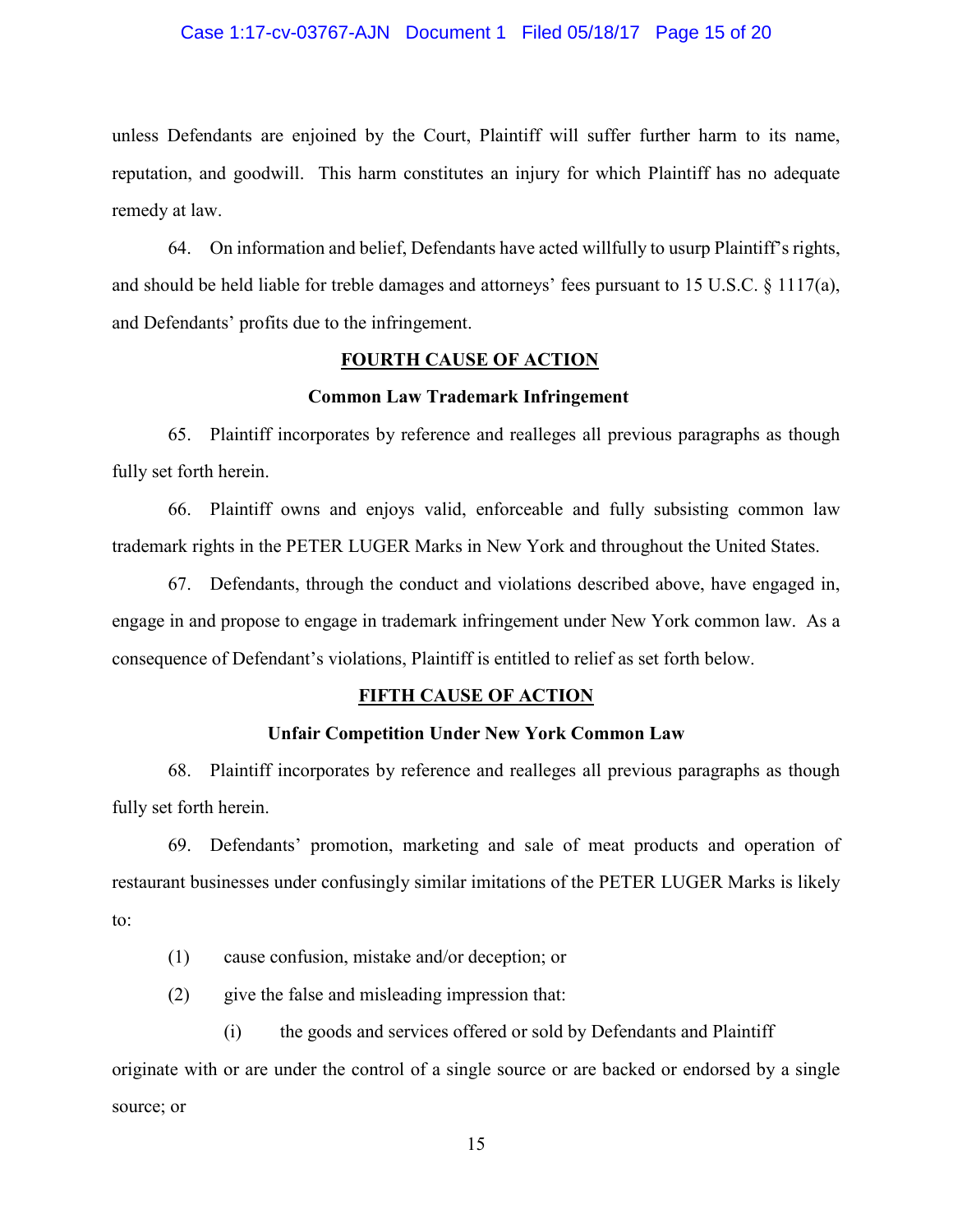### Case 1:17-cv-03767-AJN Document 1 Filed 05/18/17 Page 16 of 20

(ii) Defendants are a subsidiary of, or in some way associated with, connected or related to Plaintiff; or

(3) lead to the passing off of Defendants' products as Plaintiff's.

Such acts are in violation of the law of unfair competition under the common law of New York.

# **SIXTH CAUSE OF ACTION**

### **Violation of the New York Consumer Protection Act**

# **N.Y. Gen. Bus. Law §§ 349-350**

70. Plaintiff incorporates by reference and realleges all previous paragraphs as though fully set forth herein.

71. Defendants' use of confusingly similar imitations of the PETER LUGER Marks constitutes deceptive trade practices that tends to deceive or mislead consumers and the trade in violation of the New York Consumer Protection Act, New York Gen. Bus. Law § 349-350.

72. Defendants have engaged in consumer-oriented conduct that has affected the public interest of New York and has resulted in injury to consumers in New York.

73. Defendants' use of the PETER LUGER Marks, described herein, are materially misleading. Such acts or practices have deceived or have a tendency to deceive a material segment of the public to whom Defendants have directed their marketing activities, and Plaintiff has been injured thereby.

74. By the acts described above, Defendants have willfully engaged in deceptive acts or practices in the conduct of business and furnishing of services in violation of Section 349 and 350 of the New York General Business Law.

75. Defendants' acts have caused, and will continue to cause, irreparable injury to Plaintiff. Plaintiff has no adequate remedy at law and thus damaged in an amount no yet determined.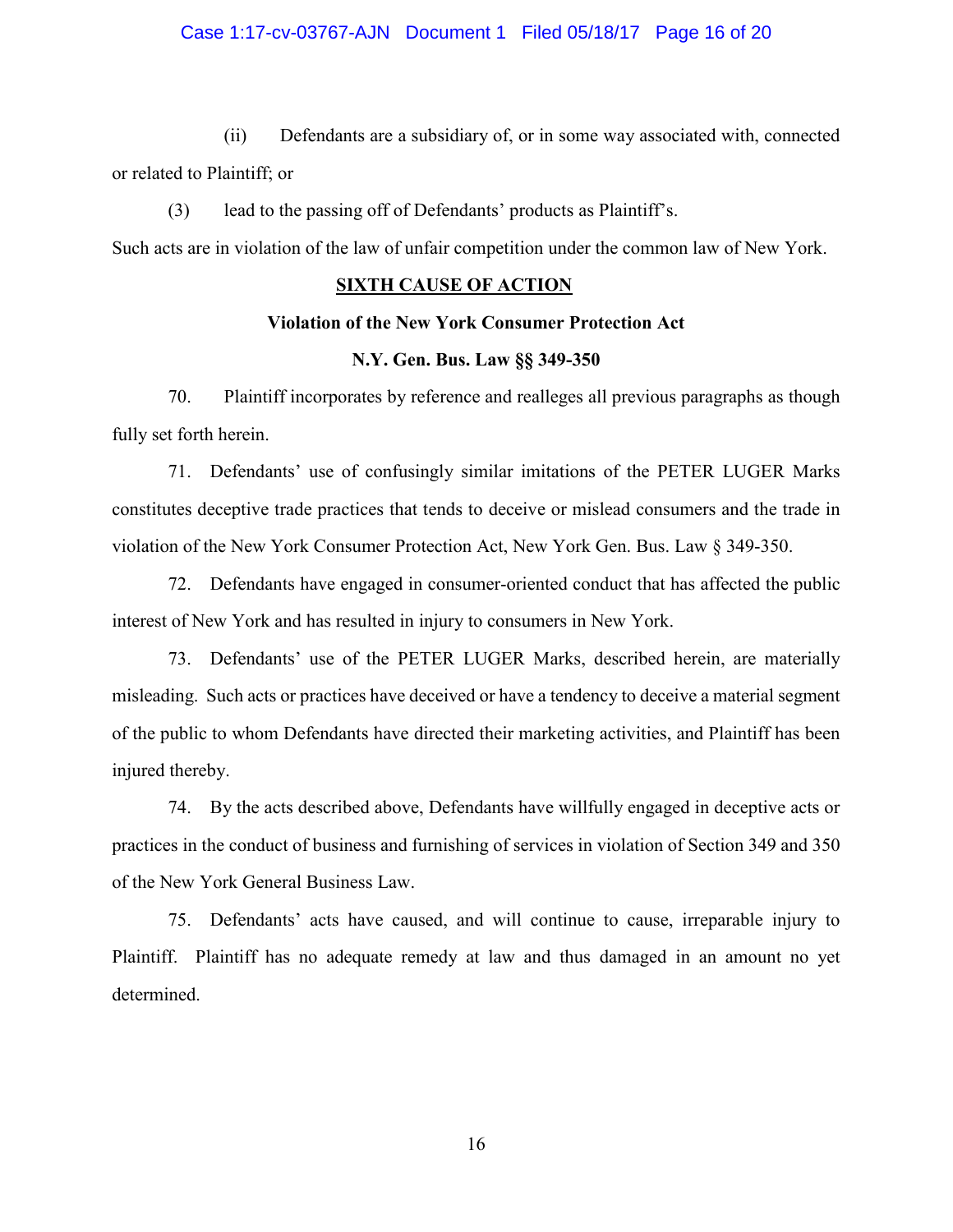### **SEVENTH CAUSE OF ACTION**

### **Trademark Dilution in Violation of the New York General Business Law**

# **(N.Y. Gen. Bus. Law § 360-l)**

76. Plaintiff incorporates by reference and realleges all previous paragraphs as though fully set forth herein.

77. Plaintiff is the exclusive owner of the PETER LUGER Marks.

78. The PETER LUGER Marks are all distinctive marks that have been in use for many years and play a prominent role in Plaintiff's marketing, advertising, and the popularity of its products across different media.

79. The PETER LUGER Marks have gained widespread publicity and public recognition in the United States and the world.

80. Defendants' use in commerce of the PETER LUGER Marks dilutes, and/or is likely to dilute the distinctive quality of Plaintiff's famous PETER LUGER Marks and lessens the capacity of those marks to identify and distinguish Plaintiff's goods and services.

81. By the acts described above, the Defendants have diluted, and are likely to dilute the distinctiveness of Plaintiff's PETER LUGER Marks, and caused a likelihood of harm to Plaintiff's business reputation in violation of Section 360–l of the New York General Business Law.

82. The Defendants' acts have caused, and will continue to cause, irreparable injury to Plaintiff. Plaintiff has no adequate remedy at law and is thus damaged in an amount not yet determined.

#### **EIGHTH CAUSE OF ACTION**

## **Cancellation of Defendant's Registration No. 3,975,009 for CARL VON LUGER**

## **Lanham Act § 37, 15 U.S.C. § 1119**

83. Plaintiff incorporates by reference and realleges all previous paragraphs as though fully set forth herein.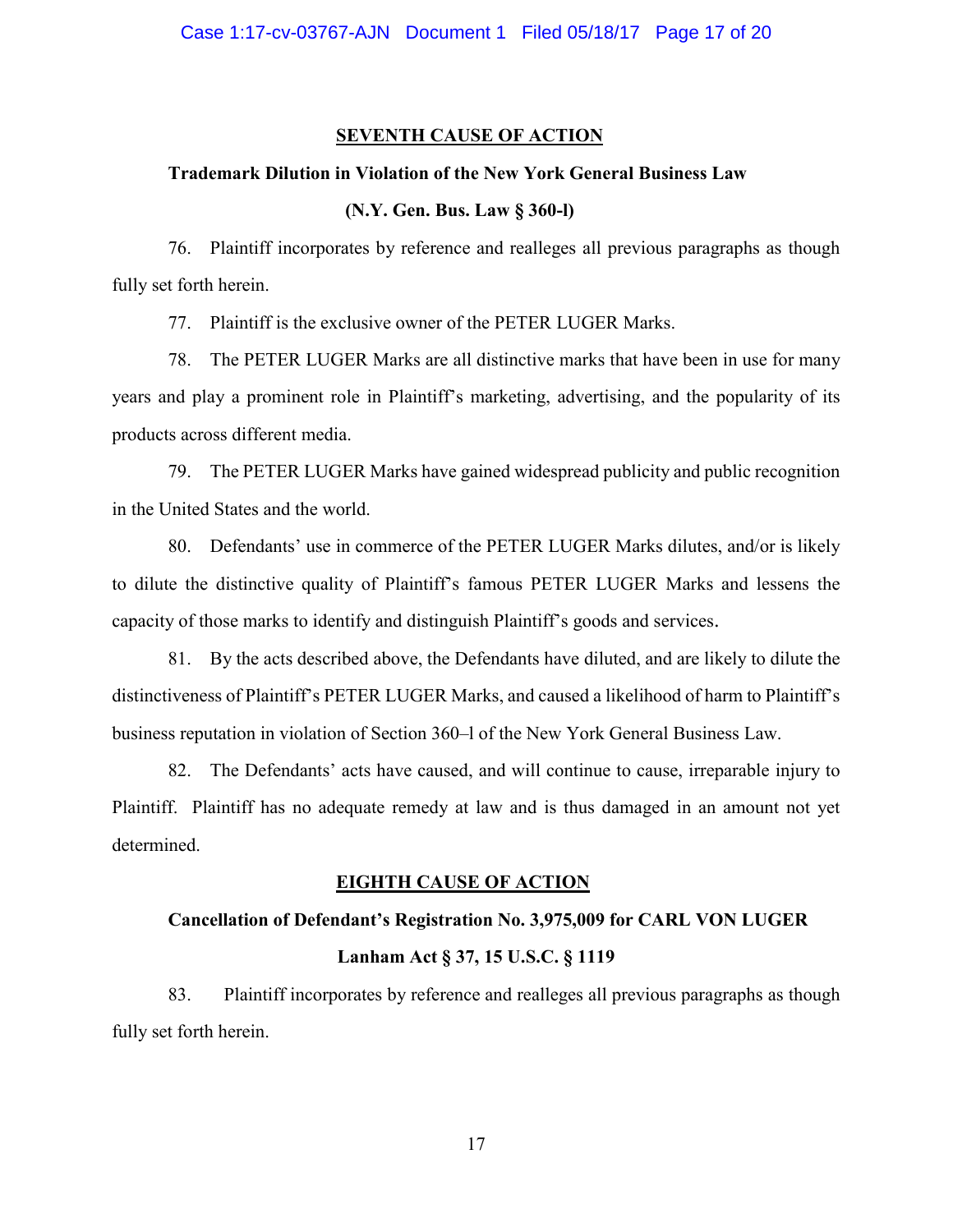### Case 1:17-cv-03767-AJN Document 1 Filed 05/18/17 Page 18 of 20

84. Pursuant to Section 37 of the Lanham Act, 15 U.S.C. § 1119, the district court may order the cancellation of a trademark registration, among other things, in any action involving a registered mark.

85. Defendant Carl von Luger, LLC owns federal trademark registration No. 3,975,009 for the mark CARL VON LUGER in connection with bar and restaurant services.

86. Defendants' promotion, marketing and sale of meat products and operation of restaurant businesses under the name and mark CARL VON LUGER give the false and misleading impression that: the goods and services offered or sold by Defendants and Plaintiff originate with or are under the control of a single source or are backed or endorsed by a single source; or Defendants are a subsidiary of, or in some way associated with, connected or related to Plaintiff; or lead to the passing off of Defendants' products and services as Plaintiff's.

87. As a direct and proximate result of Defendants' continued registration of CARL VON LUGER, Plaintiff is now, and will continue to be irreparably harmed by the CARL VON LUGER Mark's false connection to and/or misrepresentation of goods as belonging to Plaintiff. Unless Registration No. 3,975,009 is cancelled by order of the Court, Plaintiff will suffer further harm to its reputation and goodwill, for which there is no adequate remedy at law.

# **NINTH CAUSE OF ACTION**

# **False Advertising**

# **Lanham Act 43(a)(1)(B), 15 U.S.C. 1125(a)(1)(B)**

88. Plaintiff incorporates by reference and realleges all previous paragraphs as though fully set forth herein.

89. Defendants, in connection with their commercial advertising and promotion, have misrepresented and continue to misrepresent the nature, characteristics, and qualities of their goods and services. As a consequence of Defendants' misconduct, Plaintiff is entitled to relief as set forth below.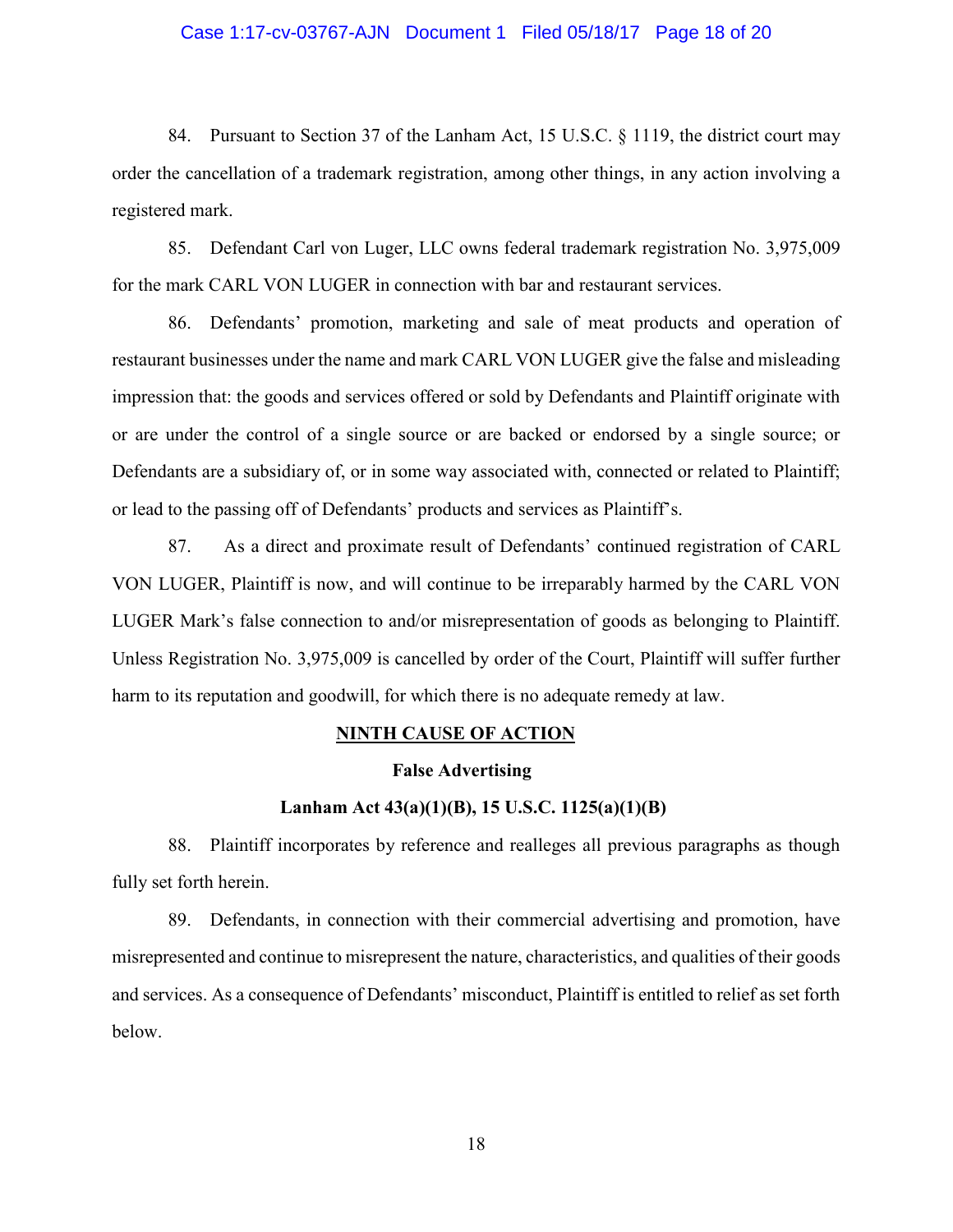# **REQUEST FOR RELIEF**

 WHEREFORE, Plaintiff respectfully requests that the Court enter judgment against. as follows:

1. Preliminarily and permanently enjoining Defendants, and all persons in active concert or participation with it, from directly or indirectly:

- using the CARL VON LUGER Mark, or any other mark, word, or name incorporating or confusingly similar to Plaintiff's PETER LUGER Marks, including the mark LUGER;
- from representing by any means whatsoever, that Defendant and its goods and services are associated in any way with Plaintiff or its PETER LUGER Marks;
- from doing any other acts calculated or likely to cause confusion or mistake in the mind of the public or to lead others to believe that Defendant's products or services come from or are the products or services of Plaintiff, or are somehow sponsored by or associated with Plaintiff; and
- from otherwise unfairly competing with Plaintiff or misappropriating Plaintiff's reputation and goodwill.

2. Cancelling Defendant Carl von Luger, LLC's Registration No. 3,975,009 for the CARL VON LUGER Mark.

3. Ordering Defendants to deliver up for destruction all products, packaging, labels, wrappers, signs, prints, advertisements, electronic files and other articles bearing the infringing CARL VON LUGER Mark.

4. Awarding Plaintiff its actual damages and Defendants' unjust and unlawful profits arising from Defendants' misconduct;

5. Ordering restitution to Plaintiff for Defendants' unjust enrichment and unlawful gains to the detriment of Plaintiff.

6. Awarding Plaintiff additional damages and profits of three times the actual damages and profits, together with attorneys' fees.